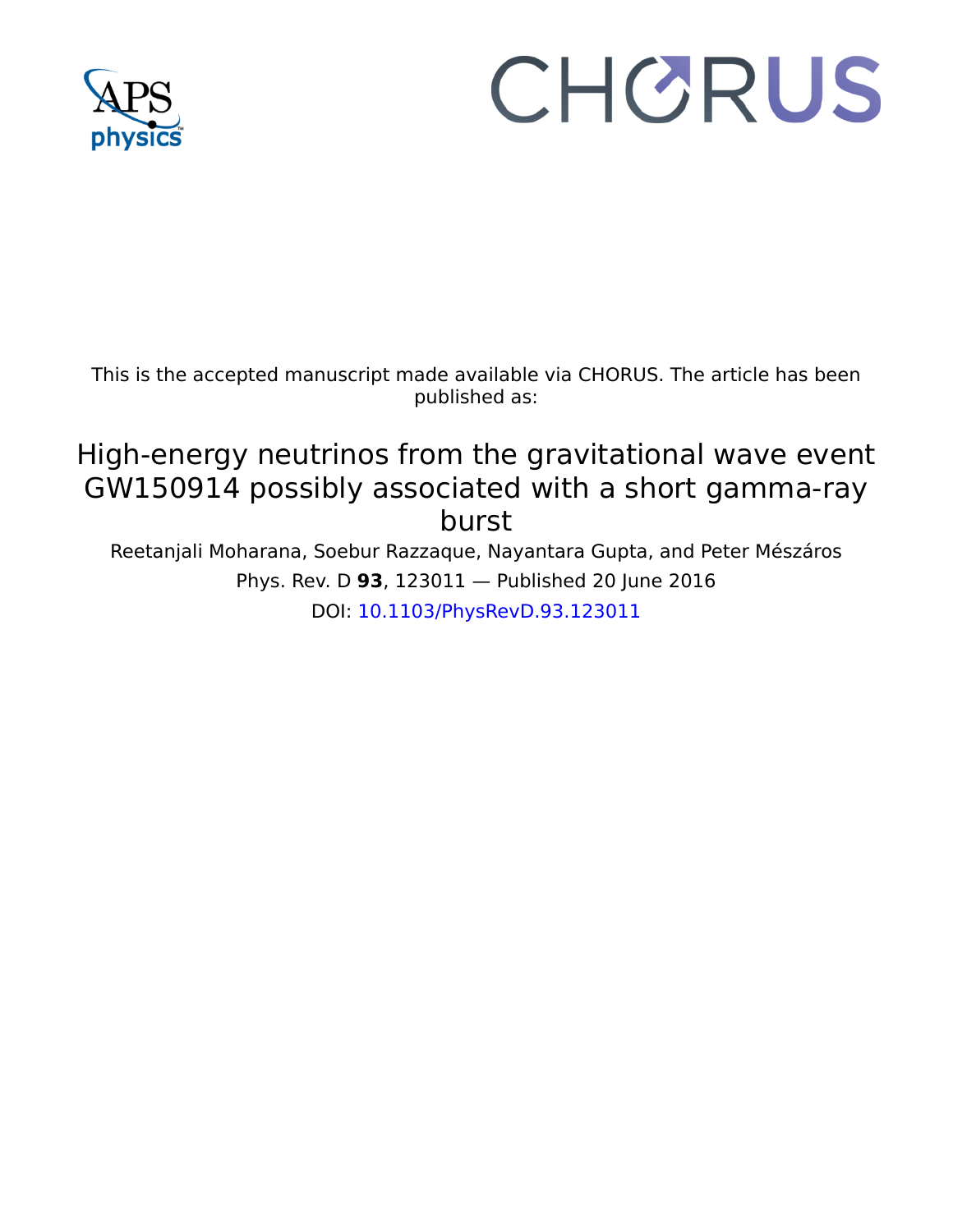### High Energy Neutrinos from the Gravitational Wave event GW150914 possibly associated with a short Gamma-Ray Burst

Reetanjali Moharana<sup>1</sup>,\* Soebur Razzaque<sup>1</sup>,<sup>†</sup> Nayantara Gupta<sup>2</sup>, and Peter Mészáros<sup>3</sup>

 $1$ Department of Physics, University of Johannesburg,

PO Box 524, Auckland Park 2006, South Africa

 $2$ Raman Research Institute, Sadashivanagar, Bangalore 560080, India and

 $3$  Center for Particle and Gravitational Astrophysics,

Dept. of Astronomy & Astrophysics and Dept. of Physics,

Pennsylvania State University, University Park, PA 16802, USA

High-energy neutrino (HEN) and gravitational wave (GW) can probe astrophysical sources in addition to electromagnetic observations. Multimessenger studies can reveal nature of the sources which may not be discerned from one type of signal alone. We discuss HEN emission in connection with the Advanced Laser Interferometer Gravitational-wave Observatory (ALIGO) event GW150914 which could be associated with a short gamma-ray burst (GRB) detected by the Fermi Gamma-ray Burst Monitor (GBM) 0.4 s after the GW event and within localization uncertainty of the GW event. We calculate HEN flux from this short GRB, GW150914-GBM, and show that non-detection of a high-energy starting event (HESE) by the IceCube Neutrino Observatory can constrain the total isotropic-equivalent jet energy of this short burst to be less than  $3 \times 10^{52}$  erg.

PACS numbers: 95.85.Ry, 98.70.Sa, 14.60.Pq

#### I. INTRODUCTION

The detection of GW150914 on September 14, 2015 at 09:50:45 UTC is a watershed event [1]. A sweeping up of the GW frequency and subsequent ringdown heralded formation of a black hole from a binary merger in a split second. GW has long been hypothesized as a cosmic messenger and detection of GW150914 has opened a new window to the universe. A few years earlier the Ice-Cube Neutrino Observatory detected cosmic high-energy neutrinos for the first time [2] and ushered an era of multimessenger astronomy.

Binary mergers of neutron stars (NSs) or black hole (BH) and NS systems have been proposed to be the progenitors of short GRBs [3, 4]. Since GW is naturally produced in binary mergers, it has been predicted to be coincident with the short GRBs [3, 5, 6]. Detection of a short GRB of duration 1 s, GW150914-GBM within 0.4 s and from within  $\sim 600$  square degree arrival direction uncertainty of the GW150914 by the Fermi-GBM [7] is therefore very intriguing. GW150914-GBM could not be characterized very well due to large uncertainty in the Fermi-GBM position,  $(RA, Dec) = (57^{\circ}, -22^{\circ})$  with a 68% uncertainty region over 9000 square degrees in the standard 50-300 keV analysis;  $(RA, Dec) = (75^{\circ}, -73^{\circ})$ with a  $68\%$  uncertainty region about 3000 square degrees for 100-1000 keV analysis. GW150914-GBM was outside of the field of view of the Fermi Large Area Telescope (LAT) initially and no GeV afterglow was detected when it could observe [8]. A joint LIGO-Fermi analysis reduces the 90% confidence region for GW150914 to

199 square degrees and located in the Southern hemisphere (see, Fig. 8 bottom right panel in Ref. [7]). The INTEGRAL/SPI-ACS also observed the GW150914 localization region in hard X-ray without detection [9].

The isotropic-equivalent luminosity of GW150914- GBM in the 1 keV to 10 MeV energy range was  $1.8^{+1.5}_{-1.0} \times$  $10^{49}$  erg/s  $[7]$  using a  $410^{+160}_{-180}$  Mpc distance inferred from the GW150914 event [1]. The true luminosity and hence the true energy radiated, depending on the GRB jet opening angle, is much lower. As for comparison, the total energy radiated in GW was  $(5.4\pm0.9) \times 10^{54}$  erg [1].

A binary merger of two BHs, as proposed for the origin of the GW150914 event [1], is traditionally thought to produce no electromagnetic counterpart due to a lack of accretion material. Detection of GW150914-GBM [7], however, have raised the possibility that the binary BH systems may also possess some accretion material. In a recent work, the authors of Ref. [10] modeled that one of the BHs of the binary system could possess a long-lived dormant accretion disk created from the explosion of its low-metallicity progenitor star. This disk is fully revived only during the final merger of the BHs and is accreted rapidly to power a short GRB. In the particular case of GW150914, an accretion disk of mass  $\sim (10^{-4}-10^{-3})M_{\odot}$ around a  $\sim (30 - 40)M_{\odot}$  BH may exist [10], which is sufficient to power GW150914-GBM with a significant baryon load in its jet.

High energy neutrinos can be produced in the GRB jet from interactions of shock-accelerated protons with the observed  $\gamma$  rays [11–15, 17, 19]. Detection of HEN from GW150914-GBM could potentially measure the total jet power and yet uncertain jet bulk Lorentz factor for the short GRBs. The ANTARES and IceCube Neutrino Observatories have searched for HEN in coincidence with the GW150914 but no detection has been reported [20].

In this work we calculate the HEN flux using the short

<sup>∗</sup>Electronic address: reetanjalim@uj.ac.za

<sup>†</sup>Electronic address: srazzaque@uj.ac.za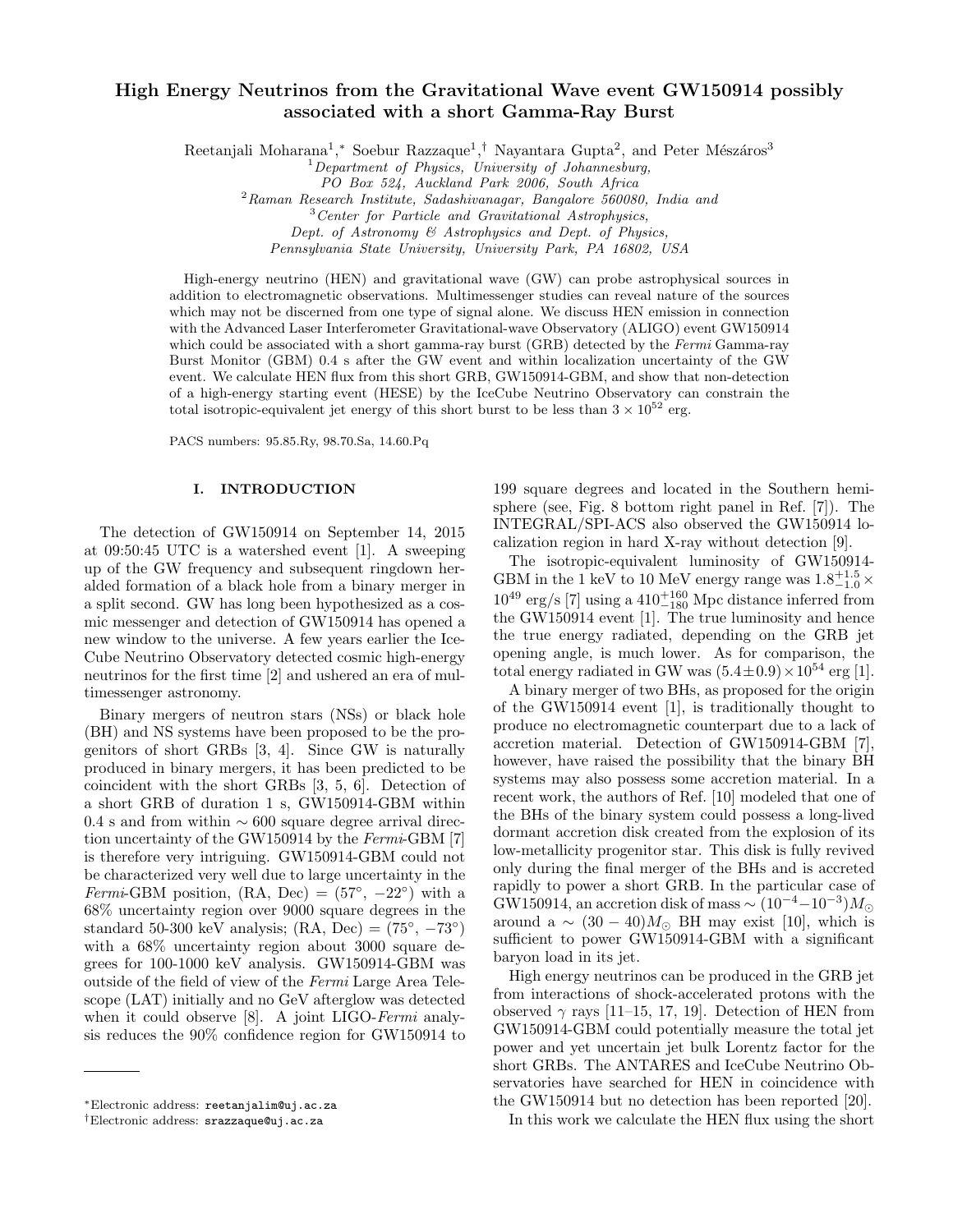GRB characteristics of GW150914-GBM and estimate the corresponding number of HESE events at the IceCube detector. Using the fact that no HEN event was detected, we put constraints on the power and bulk Lorentz factor of the short GRB jet.

#### II. NEUTRINO FLUX AND HESE

We calculate the HEN flux from the short GRB (duration  $\sim$  1 s) detected by the *Fermi* GBM [7] in-coincidence with the GW event. The isotropic-equivalent electromagnetic luminosity of the short burst is  $L_{\gamma} = 1.8 \times$  $10^{49}$  erg/s [7]. We assume protons, accelerated in the internal shocks, interact with these photons  $(p\gamma)$  to produce neutrinos [11] and calculate their flux following Refs. [16, 17].

The target photon density for  $p\gamma$  interactions can be written in terms of a broken power-law with indices  $\alpha$ ,  $\beta$ and break energy  $\epsilon_{\gamma,b}$  in the GRB jet frame as

$$
\frac{dn_{\gamma}}{d\epsilon_{\gamma}} = A \begin{cases} \epsilon_{\gamma}^{-\alpha}; & \epsilon_{\gamma} < \epsilon_{\gamma,b} \\ \epsilon_{\gamma,b}{}^{\beta-\alpha} \epsilon_{\gamma}^{-\beta}; & \epsilon_{\gamma} > \epsilon_{\gamma,b} \end{cases} . \tag{1}
$$

The normalization constant A is given by,

$$
A = \frac{U_{\gamma} \epsilon_{\gamma,b} \alpha - 2}{\left[\frac{1}{\beta - 2} - \frac{1}{\alpha - 2}\right]},\tag{2}
$$

where  $U_{\gamma} = 4\pi D_L^2 F_{\gamma}/(4\pi R^2 \Gamma^2 c)$  is the internal energy density in photons with flux  $F_{\gamma}$ , luminosity distance  $D_L$ , jet radius  $R$  and bulk Lorentz factor  $\Gamma$ . The efficiency for pion production, with a fractional energy transfer from a proton to a pion from  $p\gamma$  interaction can be written, using Eq.  $(2)$ , as

$$
f_{\pi}(\epsilon_p) = f_0^{\pi} \begin{cases} \frac{1.34^{\alpha - 1}}{\alpha + 1} \left( \frac{\epsilon_p}{\epsilon_{p,b}} \right)^{\alpha - 1}; & \epsilon_p > \epsilon_{p,b} \\ \frac{1.34^{\beta - 1}}{\beta + 1} \left( \frac{\epsilon_p}{\epsilon_{p,b}} \right)^{\beta - 1}; & \epsilon_p < \epsilon_{p,b} \end{cases} . \quad (3)
$$

Here the prefactor is given by

$$
f_0^{\pi} = \xi_{\pi} \frac{4.5L_{\gamma,51}}{\Gamma_{300}^4 t_{v,-3}(\epsilon_{\gamma,b}/\text{MeV})} \frac{1}{\left[\frac{1}{\beta - 2} - \frac{1}{\alpha - 2}\right]},\qquad(4)
$$

where  $L_{\gamma} = 10^{51} L_{\gamma,51} \text{ erg/s}, \Gamma = 300 \Gamma_{300} \text{ and } t_v =$  $10^{-3}t_{v,-3}$  s is the flux variability time. The factor  $\xi_{\pi} = 0.2$  is the average fraction of energy lost to the pions. The proton break energy in Eq. (3), corresponding to the photon break energy  $\epsilon_{\gamma,b}$  in Eq. (2), is  $\epsilon_{p,b}$  =  $1.3 \times 10^7 \Gamma_{300}^2 (\epsilon_{\gamma,b}/\mathrm{MeV})^{-1}$  GeV. The pion production efficiency in Eq. (3) is restricted as  $f_{\pi} \leq 1$ . Note that the jet radius at which emission takes place is  $R = \Gamma^2 c t_v$ .

We calculate the neutrino flux in this  $p\gamma \rightarrow \Delta$ resonance channel for a  $\epsilon_p^{-2}$  proton spectrum. The HEN flux for one neutrino flavor from the pion decay  $(\pi^+ \to \mu^+ + \nu_\mu)$  or muon decay  $(\mu^+ \to e^+ + \nu_e + \bar{\nu}_\mu)$  is given by

$$
\epsilon_{\nu}^2 \frac{dN_{\nu}}{d\epsilon_{\nu}} \approx \frac{f_{\pi}}{8\kappa} \frac{\eta_p L_{\gamma}}{4\pi D_L^2} \left\{ \begin{array}{ll} 1; & \epsilon_{\nu} < \epsilon_{\nu,s} \\ (\frac{\epsilon_{\nu}}{\epsilon_{\nu,s}})^{-2}; & \epsilon_{\nu} > \epsilon_{\nu,s} \end{array} \right., \tag{5}
$$



FIG. 1: Total (3 flavor) neutrino flux (blue, red and green solid lines) from pion and muon decays in the internal shocks for different values of  $R = \Gamma^2 c t_v$  in cm with different values of  $\Gamma$  and with  $t_v = 10^{-2}$  s. We kept fixed  $\eta_p = 1$  in Eq. (5). The dashed and dotted green lines represent the pion- and muon-decay components for one case. The flux models are calculated following Refs. [16, 17]. Also shown in gray lines are conventional atmospheric neutrino fluxes [22] for two different zenith angles  $\theta_z$ .

where  $\eta_p L_\gamma$  is the energy in protons,  $\kappa = 1.8$  is a normalization factor since  $L_{\gamma}$  is the bolometric luminosity in the 1 keV to 10 MeV range [16]. In Eq. (5)  $\epsilon_{\nu,s}$  is a break energy arising from synchrotron cooling of pions and muons in the magnetic field of the jet [18]. We assume the energy density in the magnetic field is  $B^2/8\pi = U_\gamma$ . We use this magnetic field to calculate the pion and muon synchrotron break energies by equating their respective synchrotron cooling time scales with the dynamic time scale  $\Gamma t_v$  in the jet frame. We also calculate the maximum accelerated proton energy in this magnetic field which is limited by proton cooling time scales and/or the jet dynamic time scale. See also Ref. [21] for the role of  $\eta_p$  in case of proton acceleration.

Figure 1 shows the neutrino fluxes for different model parameters, considering GW150914-GBM as a short GRB. Here we have used  $\alpha = 1.2, \beta = 2.2$  and  $\epsilon_{\gamma,b} =$ 1 MeV,  $L_{\gamma} = 1.8 \times 10^{49} \text{ erg/sec}$  and  $\eta_p = 1$ . We have plotted the HEN flux for three different jet radius  $R$  by varying  $\Gamma$  while keeping fixed  $t_v = 10^{-2}$  s. Although the values of the parameters  $\alpha$ ,  $\beta$ ,  $\epsilon_{\gamma,b}$  and  $t_v$  are not well-constrained from the Fermi GBM observations of the GW150914-GBM [7], they are within typical ranges of their values for short GRBs. Figure 1 also shows conventional atmospheric neutrino flux [22] which has been measured by IceCube up to 400 TeV [23].

Finally we calculate the HESE number (cascade or track) at the IceCube detector from GW150914-GBM us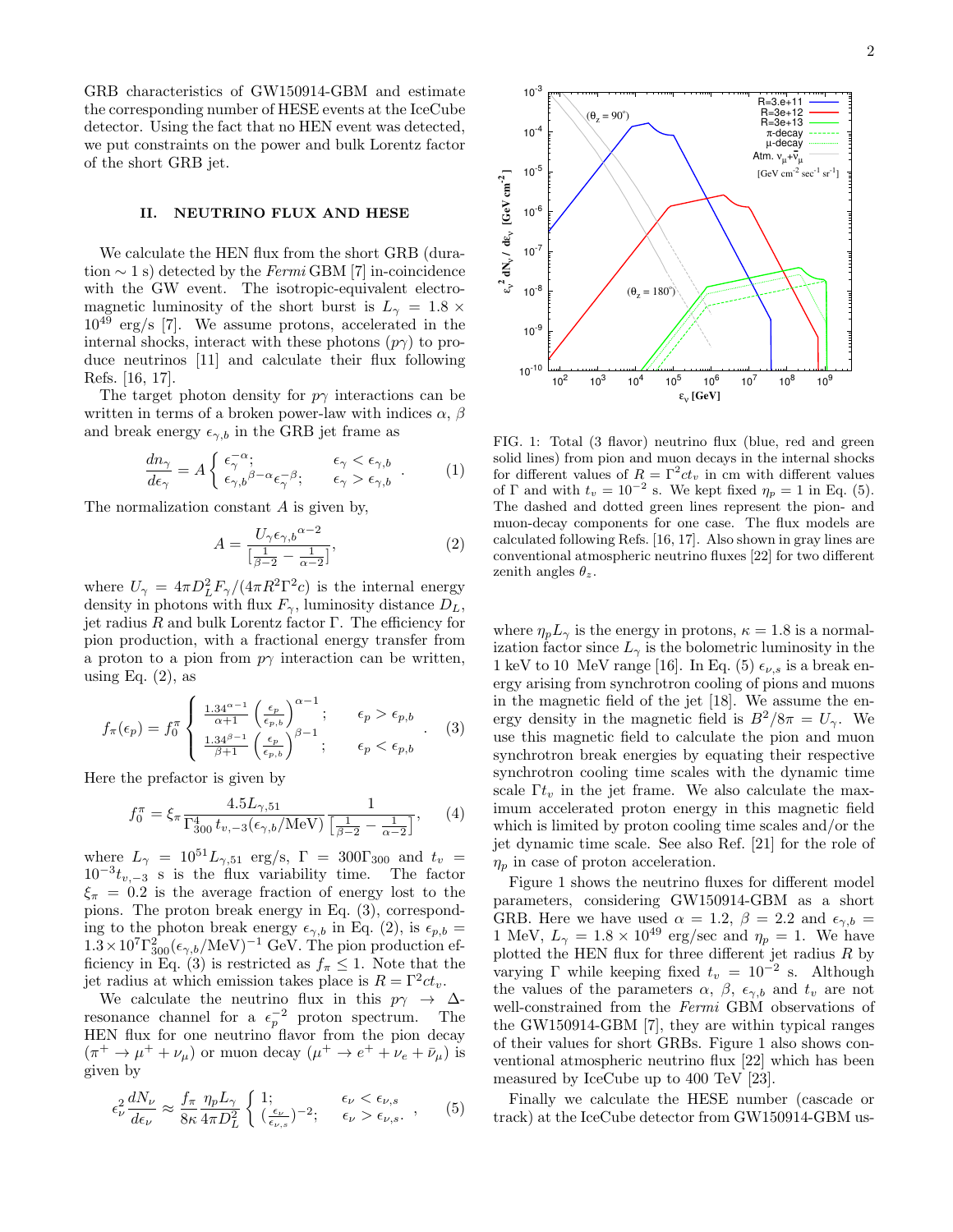ing the corresponding neutrino effective area  $A_{\nu, \text{eff}}(\epsilon_{\nu}),$ averaged over the full sky in the  $\sim 25$  TeV - 1 PeV energy range [24], as

$$
N_{\nu} = T \int_{25 \text{ TeV}}^{1 \text{ PeV}} \frac{dN_{\nu}}{d\epsilon_{\nu}} A_{\nu,\text{eff}}(\epsilon_{\nu}) d\epsilon_{\nu}, \tag{6}
$$

where  $T = 1$  s. Note that the 90% confidence region of the joint LIGO-Fermi localization of the GW150914 event (bottom right panel of Fig. 8 in Ref. [7]) lies entirely in the Southern hemisphere at  $Dec < -60°$ . Neutrinos with  $\sim$  1 PeV energy in the upper limit of integration in Eq. (6) suffers negligible absorption inside the earth for this source localization region. The atmospheric neutrino flux is much lower than the flux from the GW150914- GBM in this energy range for  $R \leq 3 \times 10^{12}$  cm (see Fig. 1).

#### III. RESULTS AND DISCUSSION

Our main results are shown in Fig. 2 where we have plotted the number of HESE (cascade- or track-type) in IceCube from the short burst GW150914-GBM in coincidence with the gravitational wave detection. In the top panel we plot the bulk Lorentz factor Γ of the GRB jet in the  $x$ -axis, which is the most-sensitive parameter for calculating the  $p\gamma$  interaction efficiency in Eq. (3). We have kept the flux variability time  $t_v = 10^{-2}$  s fixed. In the bottom panel we plot the flux variability time  $t_v$  in the x-axis, which is the other sensitive parameter. We have kept  $\Gamma = 10^{1.5}$  fixed in this case. The y-axis of Fig. 2 (both panels) shows the ratio of the proton to photon energy  $\eta_p = L_p/L_\gamma$  in Eq. (5). Different shading in the plot represents different number of events as indicated in the sidebars. The contour lines indicate number of HESE as 1, 2, 3, etc. from the bottom and above.

Note in Fig. 2 (top panel) that the event number is lower for higher  $\Gamma \gtrsim 10^2$ , as expected, and deduced from non-detection of GRBs in neutrinos [25–27]. For  $\Gamma \lesssim 10$ , the peak in Fig. 1 shifts to further below the 25 TeV threshold energy for HESE detection. Thus the HESE detection is the most effective for  $10 \lesssim \Gamma \lesssim 10^2$ . The  $t_v$ dependence (bottom panel) is milder than the Γ dependence, with a preference for tens of ms variability. The preferred range of radii for HEN production is therefore between  $\sim 3 \times 10^{10}$  cm and  $\sim 3 \times 10^{12}$  cm. The atmospheric neutrino flux is lower than the HEN flux in the energy range of Eq. (6) for these radii even in case of  $\eta_p = 1$  (see Fig. 1).

The plots in Fig. 2 allow us to put constraints on the  $\eta_p - \Gamma$  and  $\eta_p - t_v$  parameter spaces using non-detection of any HEN by IceCube in coincidence with the GW event [20]. The minimum parameter values for detection of 1 HESE is  $(\eta_p, \Gamma) = (1.6 \times 10^3, 37)$  (top panel) and  $(\eta_p, t_v) = (1.6 \times 10^3, 2.1 \times 10^{-2} \text{ s})$  (bottom panel). The  $t_v = 10^{-2}$  value kept fixed in the top panel is largely consistent with the value in the bottom panel where  $\eta_p$ 



FIG. 2: Number of high-energy starting events in the Ice-Cube detector calculated from the flux of the short GRB in coincidence with GW150914. The ratio of the proton to electromagnetic energy  $\eta_p = L_p/L_\gamma$  is plotted against the jet bulk Lorentz factor  $\Gamma$  (top panel) and the flux variability time  $t_v$ (bottom panel). The contour lines represent 1, 2, 3 ... etc. HESE (from the lowest and above). The minimum values of  $\eta_p$ ,  $\Gamma$  and  $t_v$  for detection of 1 HESE are  $1.6 \times 10^3$ , 37 and  $2\times10^{-2}$  s, respectively. Non-detection of any event results in a limit on the isotropic-equivalent jet power  $L_p \lesssim 3 \times 10^{52} \text{ erg/s}.$ 

is the minimum. Similarly the  $\Gamma = 10^{1.5}$  value kept fixed in the bottom panel is largely consistent with the value obtained in the top panel where  $\eta_p$  is the minimum. As a result the minimum  $\eta_p$  values are also consistent with each other. A detection of at least 1 HESE would then require  $L_p/L_\gamma \gtrsim 1.6 \times 10^3$  or  $L_p \sim 3 \times 10^{52}$  erg/s, at least. Given that the short GRB had a duration of  $\sim$  1 s, the upper limit on the isotropic-equivalent proton energy is then  $\sim 3 \times 10^{52}$  erg. Because of the relativistic beaming effect the true GRB jet energy must be smaller by roughly two orders of magnitude. This implies that  $\ll 0.5\%$  of the energy was emitted as kinetic energy as compared to the GW energy.